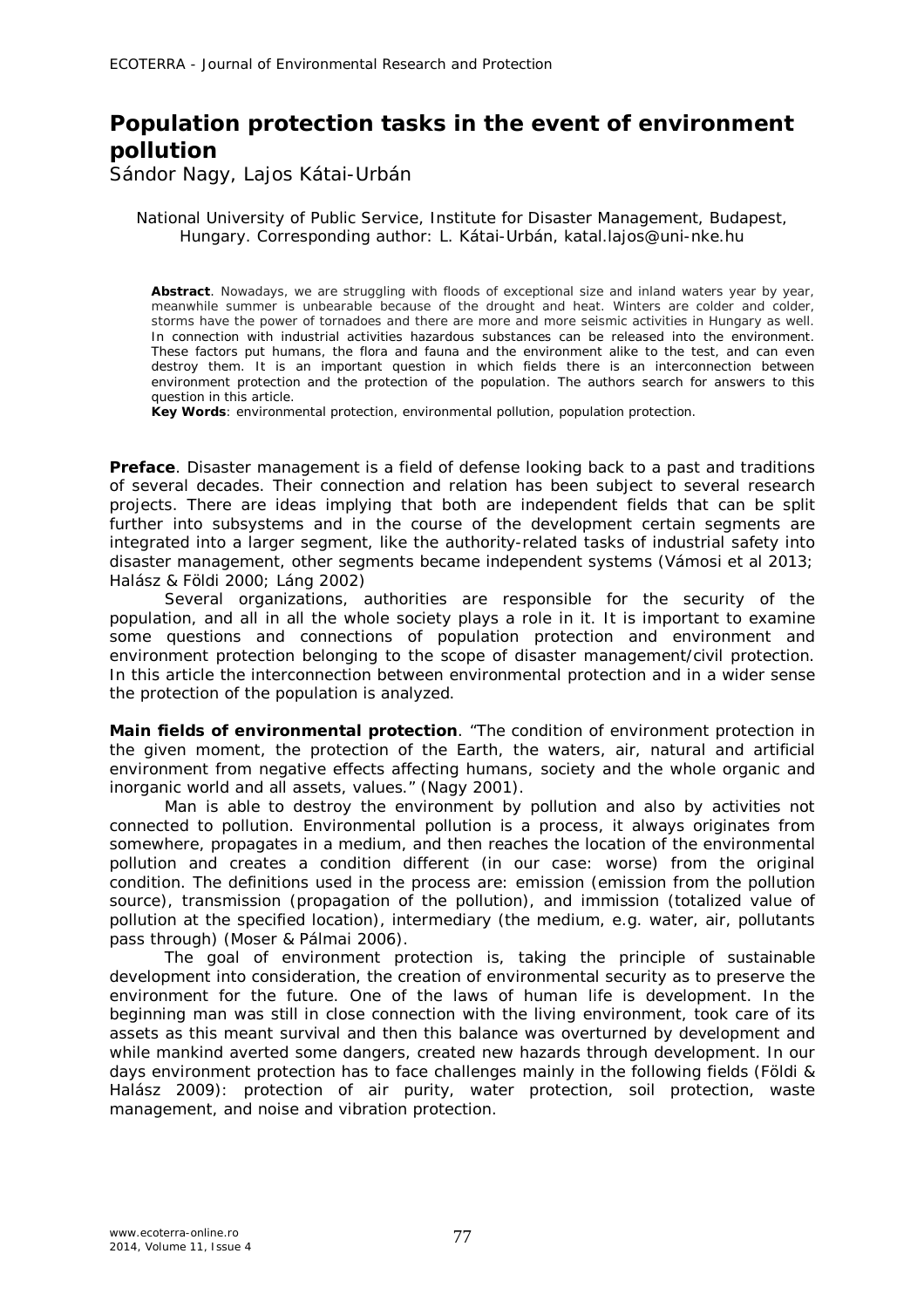**Disasters and environment pollution**. In the previous chapter we examined the factors affecting the environment that usually develop slowly, in case of a long-term exposure to danger, and we analyzed the points of environment protection that can potentially jeopardize the population. In this chapter suddenly arising, usually unexpected events, disasters contributing to the environmental load are examined. The definition of disaster is, based on Act 3 CXXVIII. 3. § clause 5. on disaster management and on the amendment of individual, related acts: "Disaster is a condition or situation, which is suitable for the announcement of an emergency or not reaching the level of the announcement of emergency, jeopardizing or impairing human lives, health, material assets, basic supplies to the population, the natural environment, natural assets in such a way or to such an extent that the prevention of or response to the damage, respectively, or the elimination of consequences exceed the response possibilities of the appointed organizations within the required cooperation scheme and requires to take special actions and the continuous and strictly harmonized cooperation of the municipalities and state organizations, and the use of international help." (Törvény CXXVIII 2011).

As it can be seen from the aforementioned definition, every disaster causes some environmental load to be corrected, remedied in the course of the response and restoration, reconstruction activities. Now let's examine these factors in view of the danger sources that are most typical of Hungary!

*Flood, inland waters*: in this case the soil, the flora and fauna, built-in environment, buildings, roads, bridges alike are damaged.

*Geological danger sources (earthquake, landslide, implosion, change of the soil level, collapse of the embankment)*: in such cases as primary effect the soil and the built-in environment are damaged, including the complete infrastructure in the built-in area, and such events endanger life directly because of the destruction of the biosphere. In case of the collapse of the embankment, in addition to the soil, also the water can be polluted, and beyond the infrastructure on the mainland also the fauna of the water can be damaged and water transportation can also be hindered.

*Extraordinary weather*: destroys the built-in and natural environment and because of this new polluters can be created, but it can disturb the fauna as well because of the noise. Flash floods can result in high water levels.

*Accidents happening during the transportation, storage of hazardous substances*: primary pollutants of the air, water and soil. The hazardous substance released can destroy the flora and fauna, depending on the type of the hazardous substance. A special case are accidents involving radioactive substances that result in a hardly decomposable or permanent pollution in the air, soil and water. Because of the permanent pollution the conditions of life can be eradicated completely in the area affected. Radioactivity results in immediate and long-term health consequences in living organisms, usually with a tragic outcome.

*Fire, explosions*: destroy the living environment and the soil and pollute the air. The noise effects of explosions can disturb living beings and can result in permanent injuries. Fire, bushfire, forest litter fires destroy the soil and pollute the air.

*Human and animal epidemics*: can pollute the air and the water, depending on the transfer media, and destroy the flora and fauna.

Thus disasters can contribute significantly to the damage of the environment and can at the same time endanger human lives. Every responsible state, thus also the state of Hungary provides for the security of its citizens, which means today not only military but also environmental security. Let's examine what the protection of the population and of the material assets means and if this has any environmental aspect.

**About the protection of the population in general**. We have examined the effect of disasters on the environment. In this chapter we present one of the disaster management/civil protection activities, the protection of the population and we examine its environmental aspects. "The protection of the population is the protection of people living on a certain area in case of war, natural and civilization disasters and other extraordinary events. The goal of the protection of the population is to protect the life,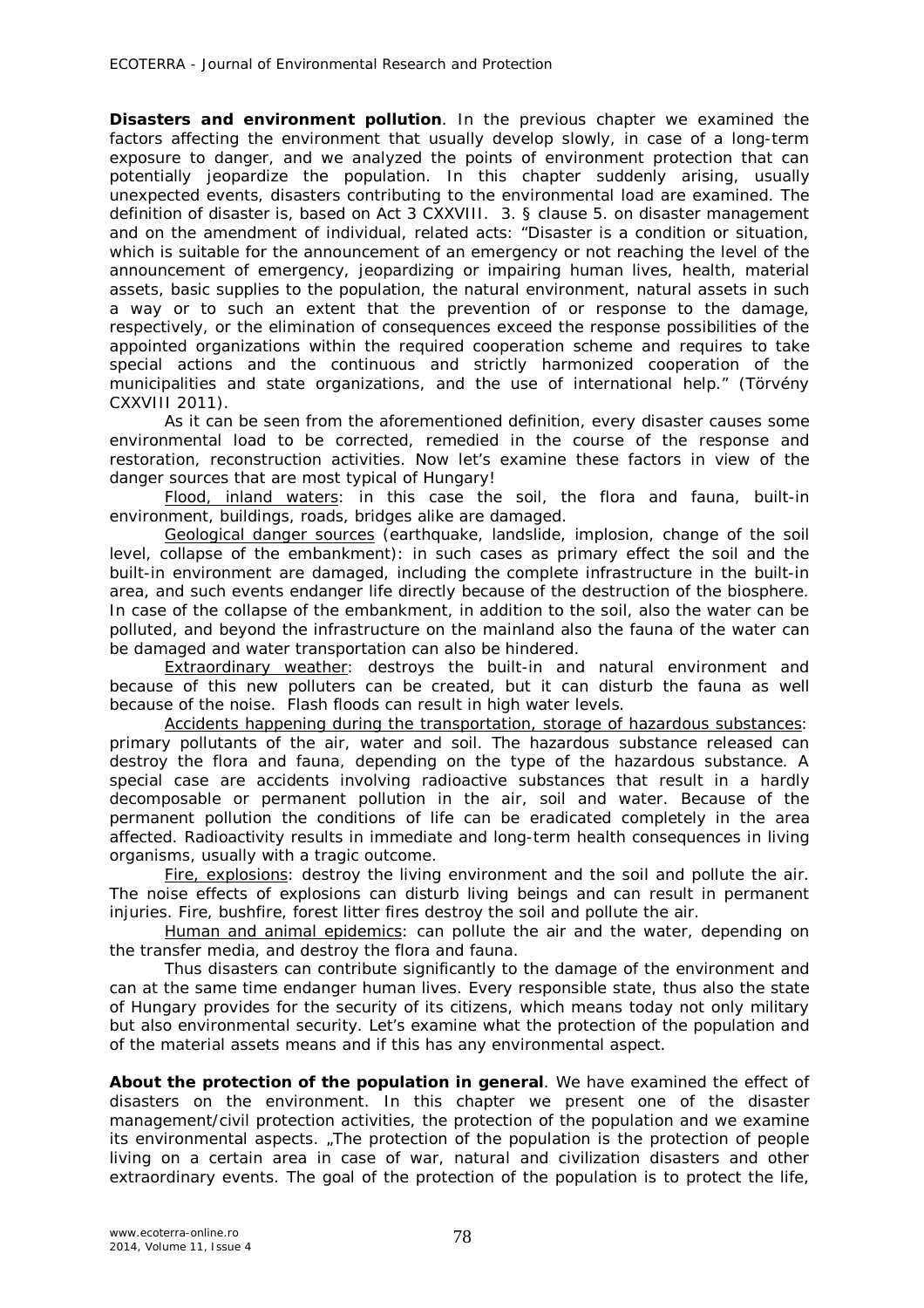health and material assets of the population in case of the occurrence of events from harmful and destructive effects". (Hornyacsek 2011).

From the professional perspective, tasks of the protection of the population can be split into two groups: individual and collective protection, in other words protection of groups.

*Individual protection*: means that the population is provided with personal protective equipment in an organized manner. Providing personal protective equipment includes the provision of breathing and skin protection equipment, including preventive medication using iodine and individual dose measurement.

*Collective population protection tasks*: can be split into local and remote protection. Remote protection is evacuation, rescuing and the related reception and resettlement. Relocation is when there is sufficient time available for the extraction of the population living in the endangered area and of the goods that cannot be protected locally, in case of rescuing the endangering effect is already present, or can occur any time, thus at such time the goal is to protect human life and the extraction of material assets from the rescued area is evacuation. A local protection task is staying in the houses, closing and sealing the doors and windows and going into the shelters. With regard to staying in the houses, closing and sealing the doors and windows it shall be mentioned that in most cases this happens individually, as this is ordered for the complete population living in an area affected by a specific danger. According to the main rule, in case of the release of hazardous substances into the air the primary method of the protection of the population is staying at home, closing and sealing the doors and windows.

The activity of reception is closely related to this, where those leaving their residence on temporary basis are supplied with foodstuffs and are accommodated and the related administration is carried out.

As we can see, the common goal of the activities aimed at the prevention of disasters and at the elimination of consequences is the protection of the people and material assets endangered, however it is also obvious that the examination of rescuing, relocation, reception alone would show only a narrow spectrum of the complex system of the protection of the population. Earlier only the aforementioned points were understood to be covered by the protection of the population, and also all the tasks are included that are in the narrow sense indispensable for the protection of the population, like alerting, informing and preparing the public. Thus the various population protection methods are complemented by all the actions that are indispensable to reach the basic goal.

Population protection tasks can be split into three groups based on the protection periods. These are the following:

- prevention and preparation tasks, that is the group of preventive tasks;

- response and damage mitigation, that is the group of active protection activities;

- the group of tasks aimed at the restoration of the original condition.

The three groups of tasks are interconnected. Using a danger-based approach, the simplest method of the protection of the population is to keep dangers far from the population, to prevent the occurrence of consequences, and this can be achieved by keeping the population far from dangers or by reducing the danger to the lowest level possible. Prevention can be implemented by using the tools of the authority and by extending the range of such tools as needed. One of the methods of the authority to be used for the protection from floods is for example construction ban in the wash land, but it is also obvious that preventive population protection based on authority methods only is not sufficient.

As an example it can be mentioned that in case of industrial accidents, 50% of the primary causes can be traced back to human mistake, 24% to technical failure, 10% to runaway chemical reactions and 16% to other external factors (Kátai-Urbán & Révai 2013). Human mistakes cannot be eliminated from this equation by authority methods, the danger awareness of the population, the cooperation of settlements and the plants there, and the prevention of intentional damage are important. However this of course does not lessen the weight of authority tasks, as events can be prevented by means of such tasks to the fullest extent possible. During the preventive period the work of the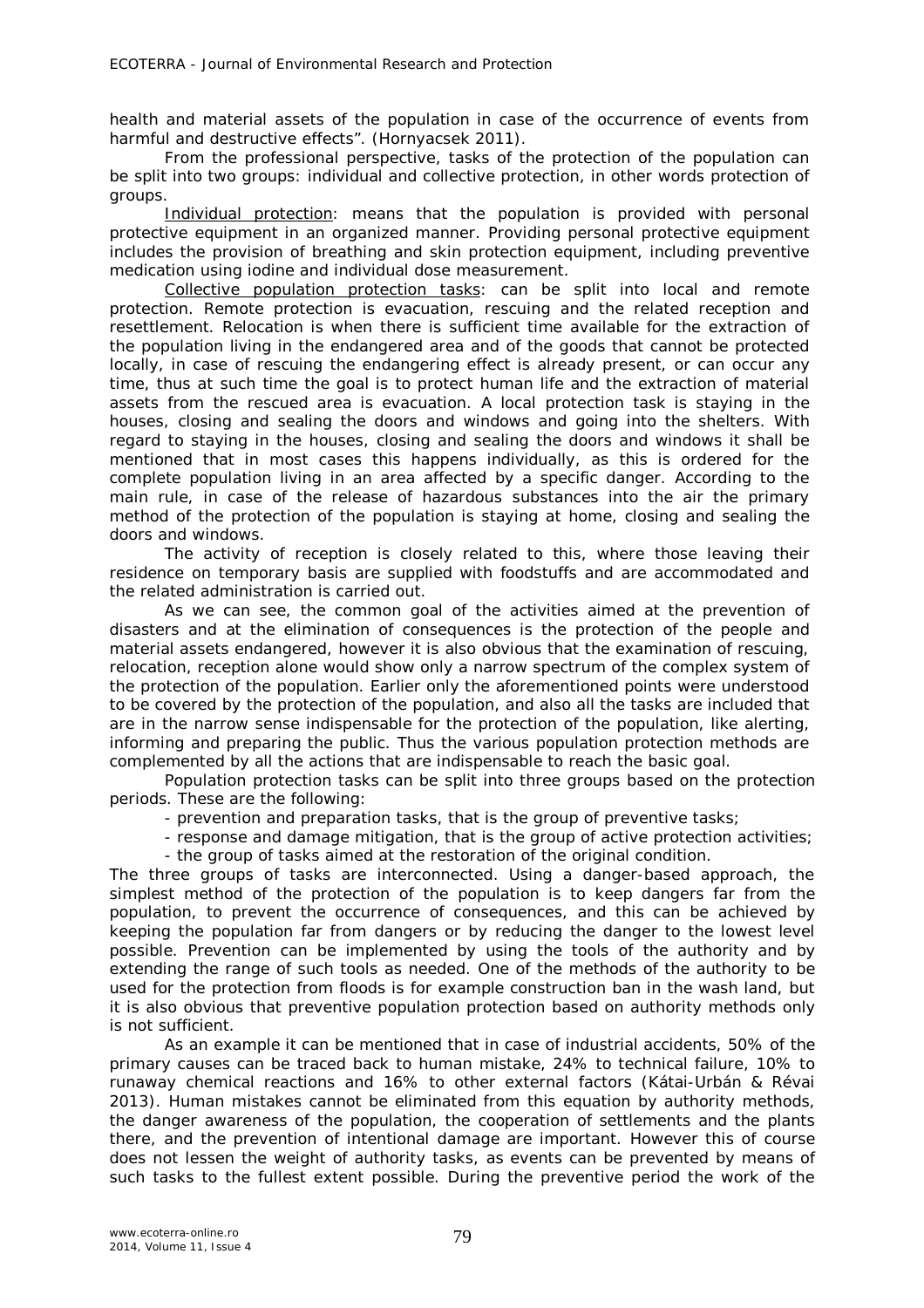authority is one of the most important factors that can maintain the most optimal distance between the danger and the population. The other part of preventive tasks is the complex system of preparation tasks.

The preparation tasks embrace basically the following main areas:

- preparation of the population and of the organizations participating in the protection for the active protection activities;

- making the infrastructure, materials and assets needed for the protection available;

- organization of the logistics needed for the completion of the tasks;

- planning related to the aforementioned points.

There are two directions in the field of active protection measures:

- efforts focusing on the prevention of the occurrence of the threatening event, or if this is not possible, then on the mitigation of effects;

- all the activities aimed at the elimination of the events happening and at the mitigation of the damage.

The period of active protection measures connects the implementation of the tasks of population protection and the damage prevention and cleanup, which is nothing else but rescuing. In the first part of the chapter, when we examined the professional approach to population protection, rescuing was not listed, but the goal of rescuing is the protection of the population and of the material assets, complementing classical population protection tasks.

The goals of rescuing can be:

- the prevention of further damage from occurring;

- the cleanup/elimination of the damages incurred and their consequences;

- gaining time for the implementation of classic population protection tasks, like relocation, evacuation and rescuing.

The group of tasks aimed at the restoration of the original condition (called also restoration period among professionals) covers all activities and actions that create the conditions of regular residence in the areas affected by the harmful effects. Such tasks can be:

- the restoration of the damaged infrastructure;

- disinfection (public health, epidemiology);

- ensuring the conditions needed for the function of public administration, education and health systems;

- creation of the conditions of agricultural and industrial production;

- reconstruction of properties used for the accommodation of the population and of material assets.

**Potential population protection tasks in case of environmental pollution**. It is expedient to examine the tasks of population protection to be completed in case of environmental pollution according to the types of pollution. We have found earlier that environment protection shall be maintained in at least five, clear-cut, but highly interdependent areas, therefore it is reasonable to analyze the protection of the population and of the environment based on these five areas.

*In case of air pollution* from the point of view of population protection special attention shall be paid to plants producing, using and storing hazardous substances, and situations arising in the course of air, water and land transportation needed for such activities. In case of the release of hazardous substances into the air the primary method of the protection of the population is to stay at home, close and seal the doors and windows, and then, after the danger has passed, the cleanup of the area as needed or, as the case may be, also a ban on fishing, grazing and/or hunting is possible. The population can be protected from the emission of suspended particles by personal protective equipment, by particle filter respirators. In Hungary, recently there was a major air pollution caused by the red sludge disaster on October 4, 2010, when in the areas over flooded with basic material the sludge drying was spread by the wind in big particles and this was the reason why for everyone living there and participating in the cleanup was given a breather. After the nuclear disaster in Chernobyl, because of the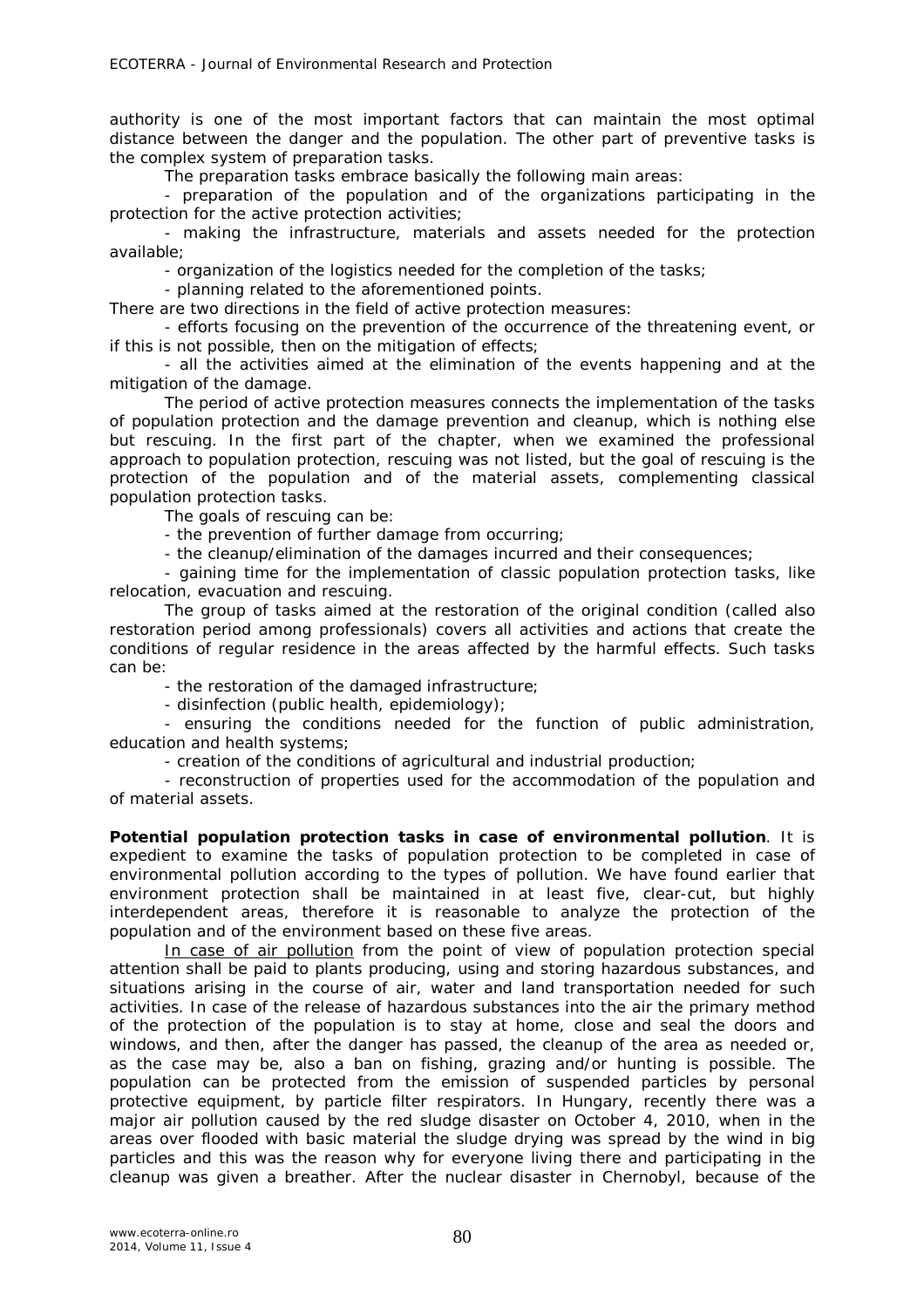propagation of the radioactive cloud, though there are no accurate data available, the total number of those evacuated exceeded 100,000 people.

*In case of water pollution* from the point of view of the protection of the population the basis of the decision is to check, if the water pollution affects the water used for drinking water supply. In case the population cannot be supplied with healthy drinking water locally because of the pollution, then water supply shall be ensured by cleaning or transportation. Here the calculation of the water demand and the planning of the water quantity to be supplied are critical. In the course of the calculation, in addition to the number of the inhabitants also the number of animals and also the needs of agriculture and industry shall be considered, therefore it is necessary to separate the need for drinking water and for raw water. The cleanup of the areas affected by the polluted water shall be implemented and fishing/angling shall be banned on the polluted waters. In the course of the water pollution the fish and the animals drinking from the water often die, and in the cleanup period there are activities that shall be immediately carried out to dispose of the dead animals. If water pollution is mentioned anywhere in Hungary today, then first almost all think of the cyanide pollution occurring on January 30, 2000 flowing down the Tisza River. The magnitude of the pollution is obvious from the fact that fish died beyond the Hungarian river section, even in the country of our southern neighbor, up to Belgrade. As cyanide and the heavy metals carried along with cyanide could have accumulated in the living organisms, to prevent the ingress of cyanide and heavy metals into the food chain, dead fish were continuously collected and destroyed.

*In case of soil contamination*, depending on the extent of the contamination it is possible that the inhabitants have to be relocated, rescued from the area, or the consumption of foodstuffs produced there and grazing, hunting and harvest shall be prohibited. The soil shall be cleaned or if it is not possible, exchanged. Access to, stay and movement in the area concerned can be prohibited. In addition to the soil recultivation, also the cleaning of the vehicles passing through the area and also the inspection of the area shall be organized. The aforementioned "red sludge disaster" caused, in addition to the pollution of the air and water also a significant soil pollution, though contrary to our preliminary assumptions, based on the inspection of MTA there was no need of complete soil exchange in the area affected by the disaster (MTA.hu 2010).

With regard to waste management the fact that in the regulation No. 292/2013 VII.26) on the rules of non-regular waste transportation and on the appointment of state organizations acting during such transportation the professional disaster management organization is the appointed authority enhances also the efficiency of the protection of inhabitants. This activity of the authority means first of all the appointment of a new service provider to replace the service(s) lost and the related collection of information and planning. In case the wastes pollute the soil and if incinerated the air of the settlement as well, the population is protected if the wastes are disposed of, if the burning of the wastes is stopped and the polluted areas are cleaned up. Also here the preparation of the population and informing the inhabitants, respectively is also a task to be completed. (\*\*\*, 2013) All in all Hungarian waste management regulations guarantee that there is no such kind of waste heap in our public areas like the ones shown by the media in Naples. In terms of waste management in Hungary it has found a big echo in the press in Hungary and therefore also the illegal waste import unveiled in the 2000ies shall be mentioned. As known, some 4,800 tons of waste were illegally transported from Germany, from the province Baden-Württemberg to Hungary for storage.

With regard to noise and vibration protection tasks the tasks of the protection of the population first seem to be hard to understand. From the point of view of the protection of the population an example that happened December 1985 shall be cited. On December 16, 1985 at dawn, next to Fábiánsebestyén a natural gas well drilling took a bad turn and the well erupted. Through the well an intensive, high-pressure steam flow started, accompanied by an intense noise, which, based on records made at that time, reached 120 dB at a distance of 3 m from the well. It was possible to stop the blowout after 46 days of extreme fight, but from the point of view of our article the noise load is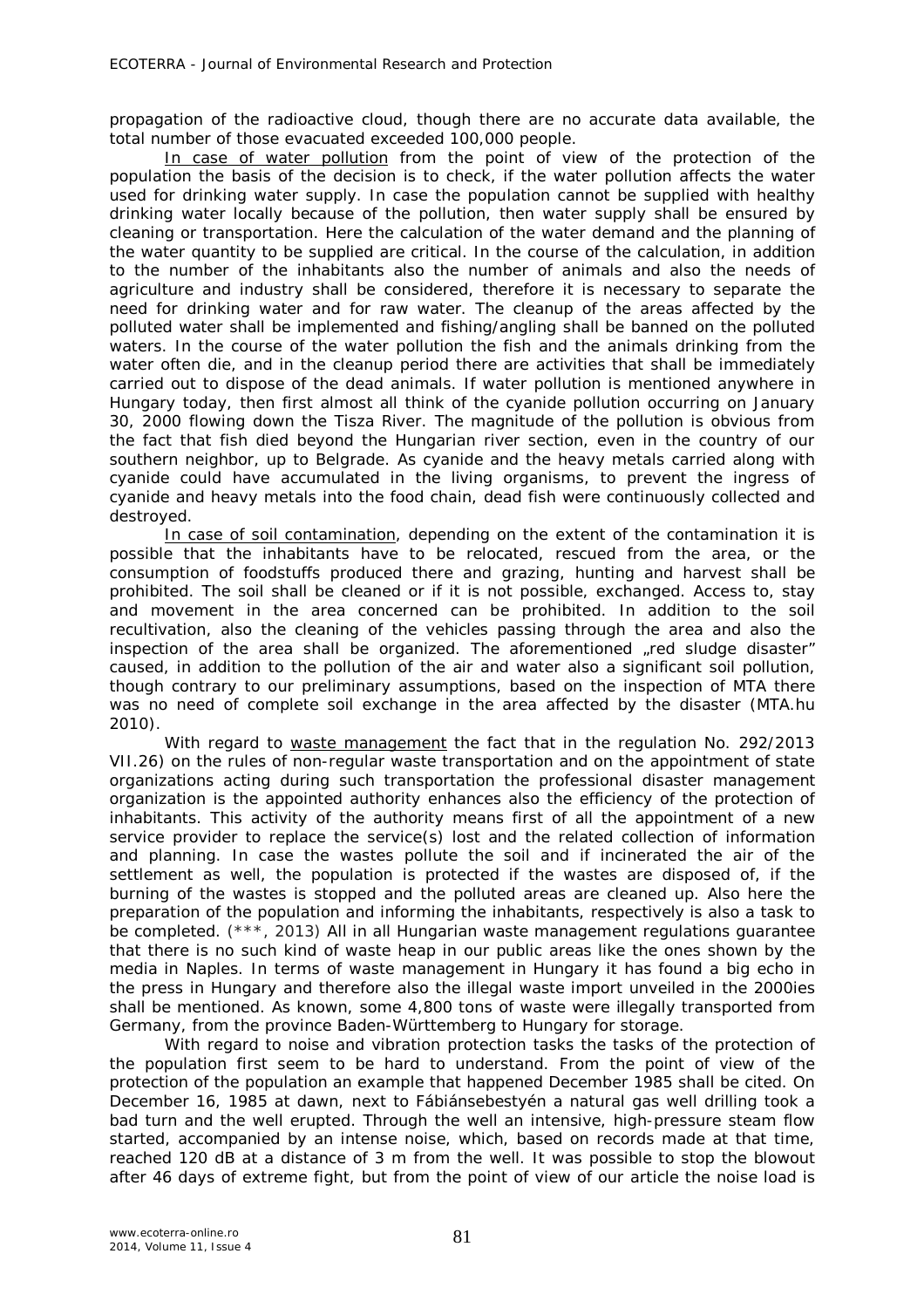significant. The activity of the authority carried out in the course of the licensing procedure of installations and plants causing noise is an important tool used in noise and vibration protection. A further possibility is to check the function of such plants and installations continuously.

It can be stated based on the aforementioned points that in the course of the events negatively affecting the environment there are tasks to be tackled in the area of water, air, soil, noise and vibration protection, including the tasks of the protection of individuals, rescuing, relocation and prevention, and the preparation of the population, and particularly important task of giving information. It covers both the citizens and animals, its planning and organization required coordinated work and systematic approach.

**Conclusions**. In the previous chapters we outlined the basis and interconnections of environmental protection and disaster management, and within disaster management the protection of the population. The most important components of our environment are the natural and built-in environment. The most important elements of natural environment are the air, water, soil that can be damages by forces of nature, and human activities as well. In the course of disasters, whether of natural or human origin, natural and environmental assets are also jeopardized.

By means of environmental protection and its various fields we can protect natural and environmental assets against effects damaging the environment. Man and basic material assets are also part of the environment. The protection of man and material assets is implemented by the protection of the population belonging to the field of disaster management. Consequently environmental protection and the protection of the population are related fields that mutually affect each other in certain fields.

With regard to prevention it can be stated that the protection of the population cannot be guaranteed by the tasks of the authority only, however it can clearly be stated in the course of the split of population protection tasks over the protection period that these tasks of the authority have clear merits during the prevention period. We have proved that the protection of the population seen in the broader sense includes not only direct tasks of population protection, but like environmental protection it covers also the protection of built-in and natural environment being indispensable for life. Environment protection contributes to disaster prevention.

The aforementioned points show that disaster management and environmental protection are interconnected at several points, thinking together can improve practical implementation significantly.

## **References**

Földi L., Halász L., 2009 Környezetbiztonság. Complex Kiadó, Budapest (ISBN: 978-963- 295-020-4).

Halász L., Földi L., 2000 Környezetvédelem, környezetbiztonság egyetemi jegyzet.

Hornyacsek J., 2011 A lakosság védelmének újszerű értelmezése és alkalmazási lehetőségei a New Orleans-i Katrina hurrikán eseményeinek tapasztalata alapján. Műszaki Katonai Közlöny, december különszám, Budapest, pp. 370-393 (ISSN: 1219-4166). Available online at: http://hhk.uninke.hu/downloads/kiadvanyok/mkk.uni-

nke.hu/pdfanyagok2011/21%20katrina%20cikk%20HJ%20leadott.pdf (2013.12.29) Kátai-Urbán L., Révai R., 2013 Possible effects of disasters involving dangerous substances harmful to the environment, human life and health. Bolyai Szemle, XXII/2 pp., Nemzeti Közszolgálati Egyetem, Budapest, pp: 151-158. Online: http://uni-nke.hu/downloads/bsz/bszemle2013/2/10.pdf (2013. 12. 20).

Láng I., 2002 Környezet-és természetvédelmi lexikon. Akadémiai kiadó, Budapest.

Moser M., Pálmai G., 2006 A környezetvédelem alapjai, Nemzedékek Tudása. Tankönyvkiadó, Budapest (ISBN: 978-963-194-423-5).